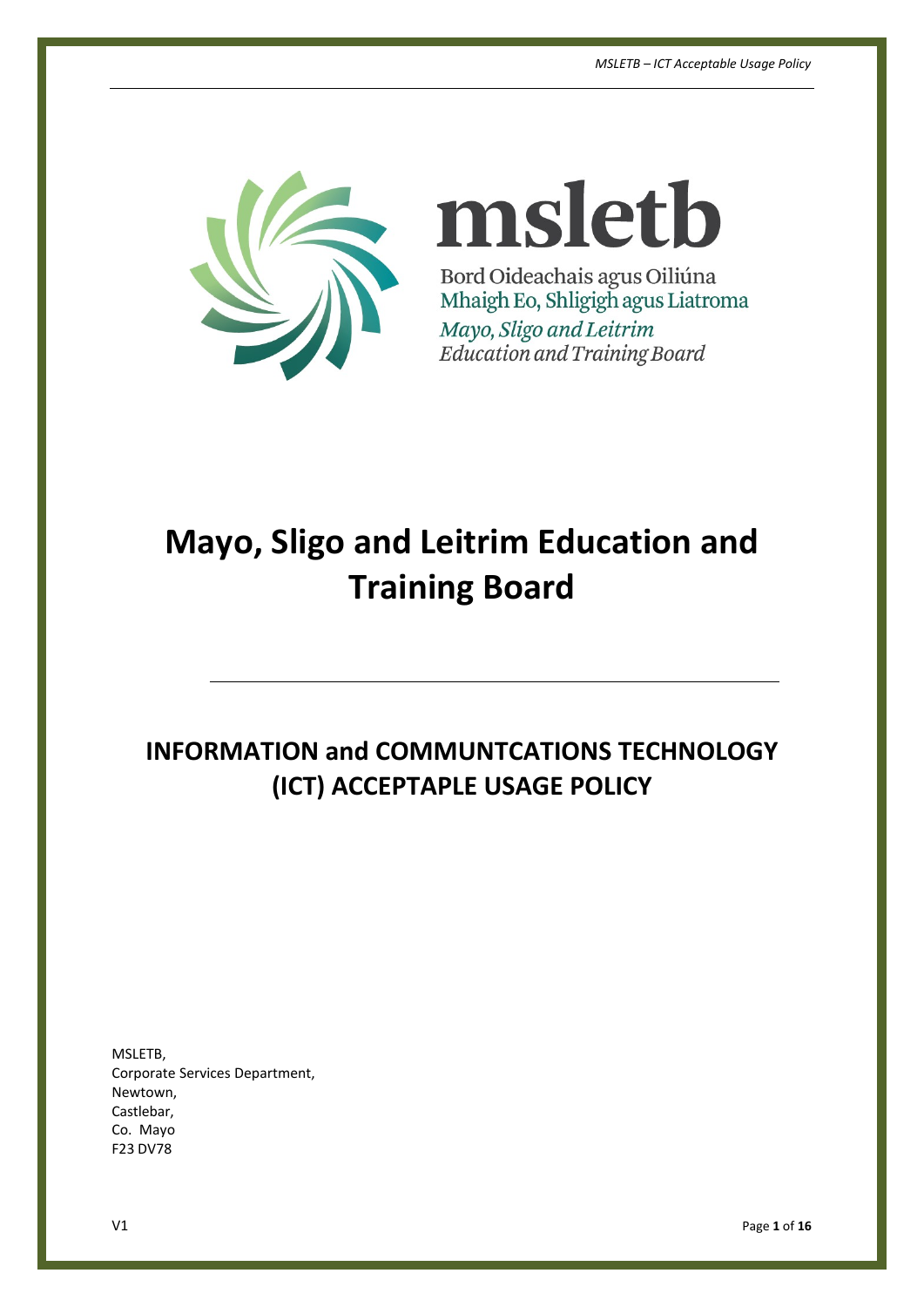## **D O C U M E N T C O N T R O L S H E ET**

| <b>Business Unit</b>  | Corporate Services, MSLETB                            |
|-----------------------|-------------------------------------------------------|
| <b>Work Category</b>  | <b>ICT</b>                                            |
| <b>Document Title</b> | Information and Communication Acceptable Usage Policy |
| Document No.          | V1                                                    |

| Rev (per footer) | <b>Status</b>   | Author(s) | <b>Reviewed By</b>   | <b>Approved By</b>                                         | Office of<br>Origin | <b>Issue Date</b>                    |
|------------------|-----------------|-----------|----------------------|------------------------------------------------------------|---------------------|--------------------------------------|
| V1               | D <sub>01</sub> | PB, OR    | LC, SC,<br>MMcD, PH. | MSLETB SMT.<br>Noted by<br>Board 12th<br>November<br>2019. | HQ,<br>Castlebar    | 12 <sup>th</sup><br>November<br>2019 |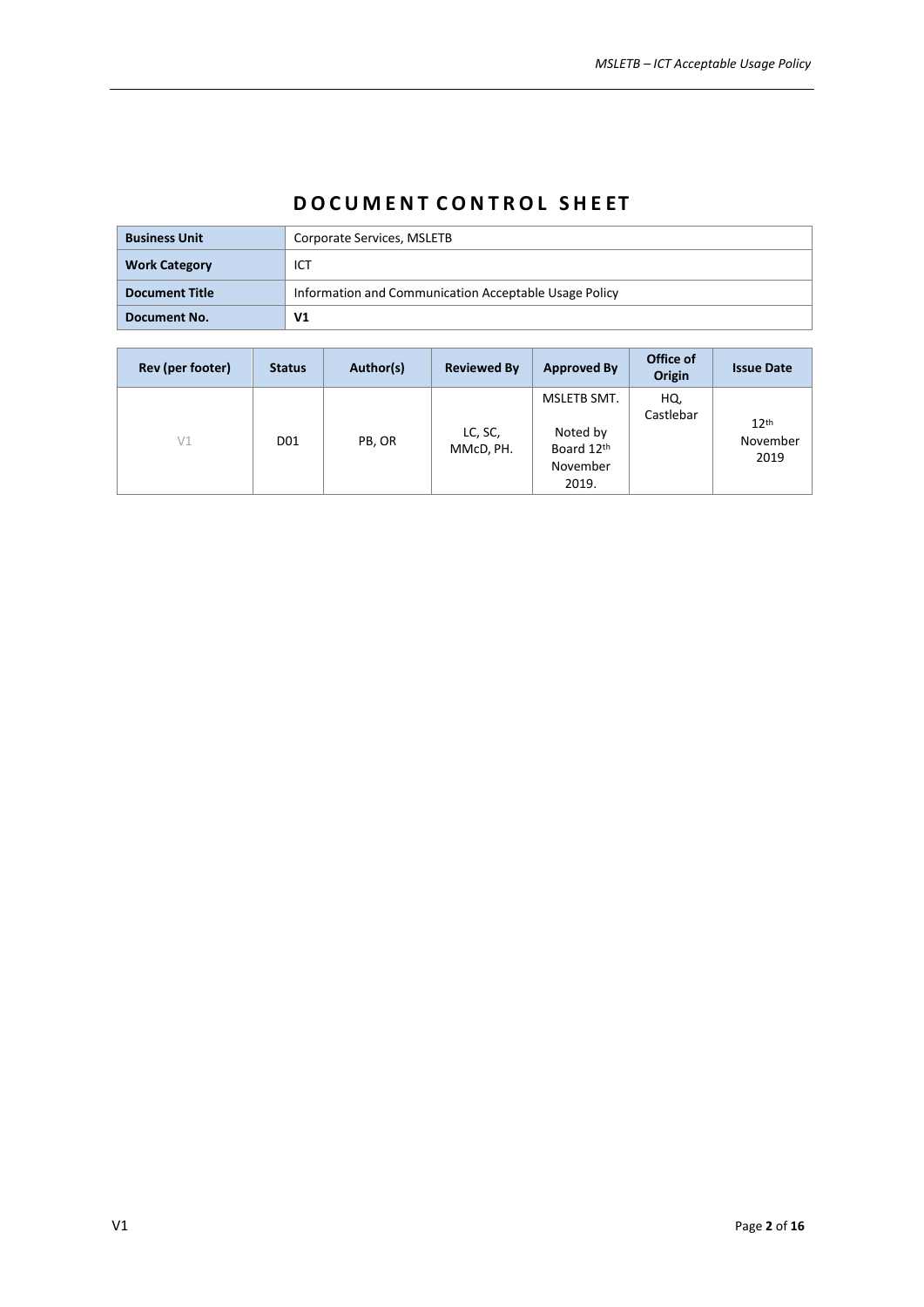#### **1.0 Table of Contents**

| 1.   | <b>Scope</b>                                             | 5                       |
|------|----------------------------------------------------------|-------------------------|
| 2.   | <b>General Computer Usage Regulations and Guidelines</b> | 6                       |
| 2.1  | <b>Contents</b>                                          | 6                       |
| 2.2  | <b>Equipment and Resources</b>                           | 6                       |
| 2.3  | <b>Security and Passwords</b>                            | $\overline{\mathbf{z}}$ |
| 2.4  | <b>Software Ownership</b>                                | $\overline{\mathbf{z}}$ |
| 2.5  | Confidentiality                                          | $\overline{7}$          |
| 2.6  | <b>Privacy</b>                                           | $\overline{\mathbf{z}}$ |
| 2.7  | <b>Monitoring Policy</b>                                 | $\overline{7}$          |
| 2.8  | <b>Legal Implications of Storing Electronic Data</b>     | 8                       |
| 2.9  | Material of obscene or offensive nature                  | 8                       |
| 2.10 | <b>Virus Protection</b>                                  | 9                       |
| 3.   | Email                                                    | 10                      |
| 3.1  | <b>Contents</b>                                          | 10                      |
| 3.2  | <b>Contents</b>                                          | 11                      |
| 4.   | The Internet / Intranet                                  | 13                      |
| 4.1  | <b>Contents</b>                                          | 13                      |
| 5.   | <b>Telephone Usage</b>                                   | 14                      |
| 6.   | <b>Other Electronic Tools</b>                            | 15                      |
| 7.   | Plagiarism                                               | 15                      |
| 8.   | <b>Social Media</b>                                      | 15                      |
| 9.   | <b>Removable Media</b>                                   | 15                      |
| 10.  | Encryption                                               | 15                      |
| 11.  | <b>Infringements of Policy</b>                           | 16                      |
| 12.  | <b>Responsivities</b>                                    | 16                      |
|      |                                                          |                         |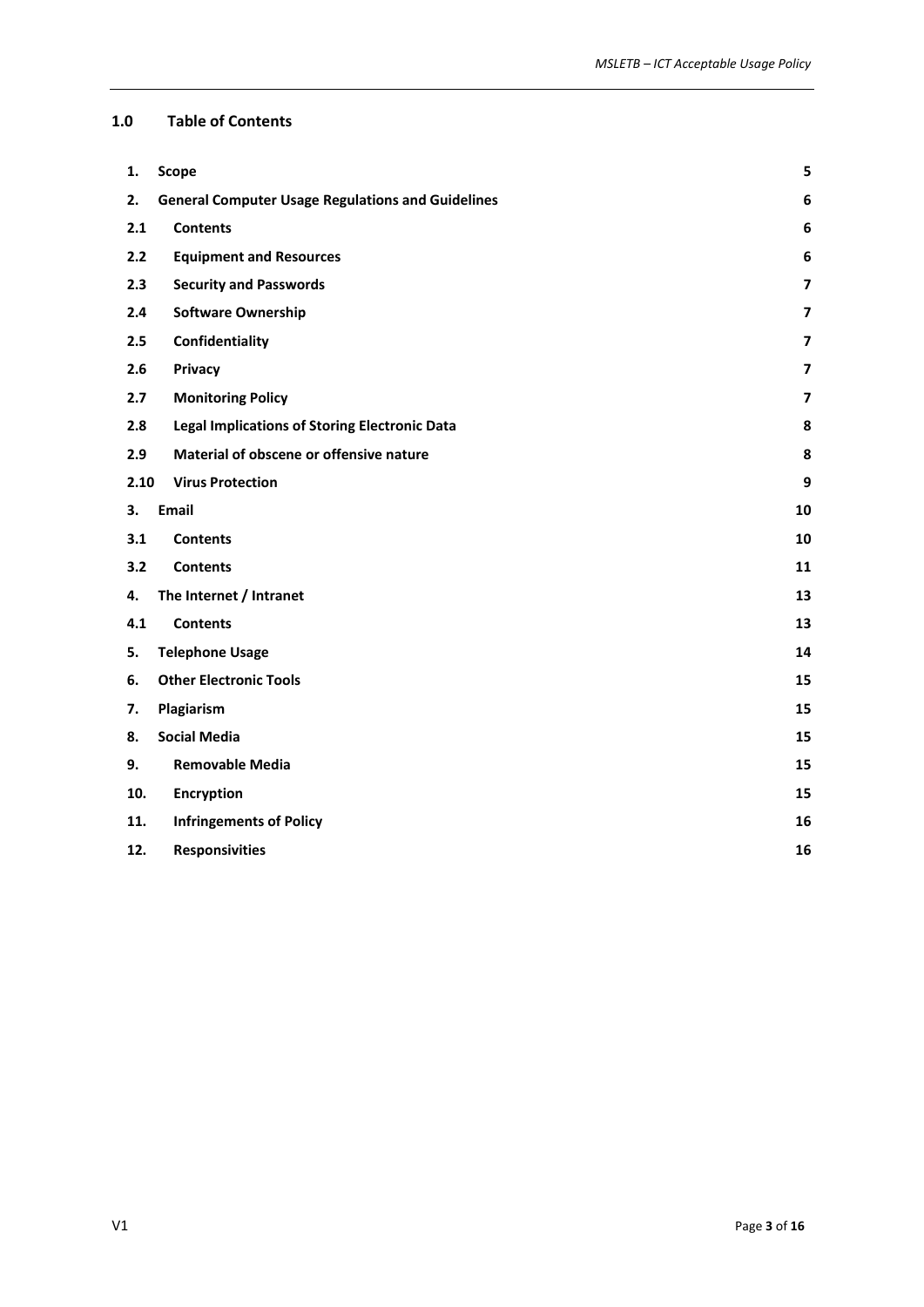#### **Definitions**

"**Must**", or the terms "**required**" or "**shall**", refer to an absolute requirement of the policy.

"**Must not**", or the phrase "**shall not**", refer to statements which are an absolute prohibition of the policy.

"**Should**", or the adjective "**recommended**" refers to a statement that should be applied. In certain circumstances, there may exist a valid reason to ignore a particular item. In this case the full implications must be understood and carefully weighed before choosing a different course.

"**Should not**", or the phrase "**not recommended**" mean the specified behaviour should not be performed. There may exist valid reasons in particular circumstances when the particular behaviour is acceptable, but the full implications should be understood and the case carefully weighed before implementing any behaviour described with this label.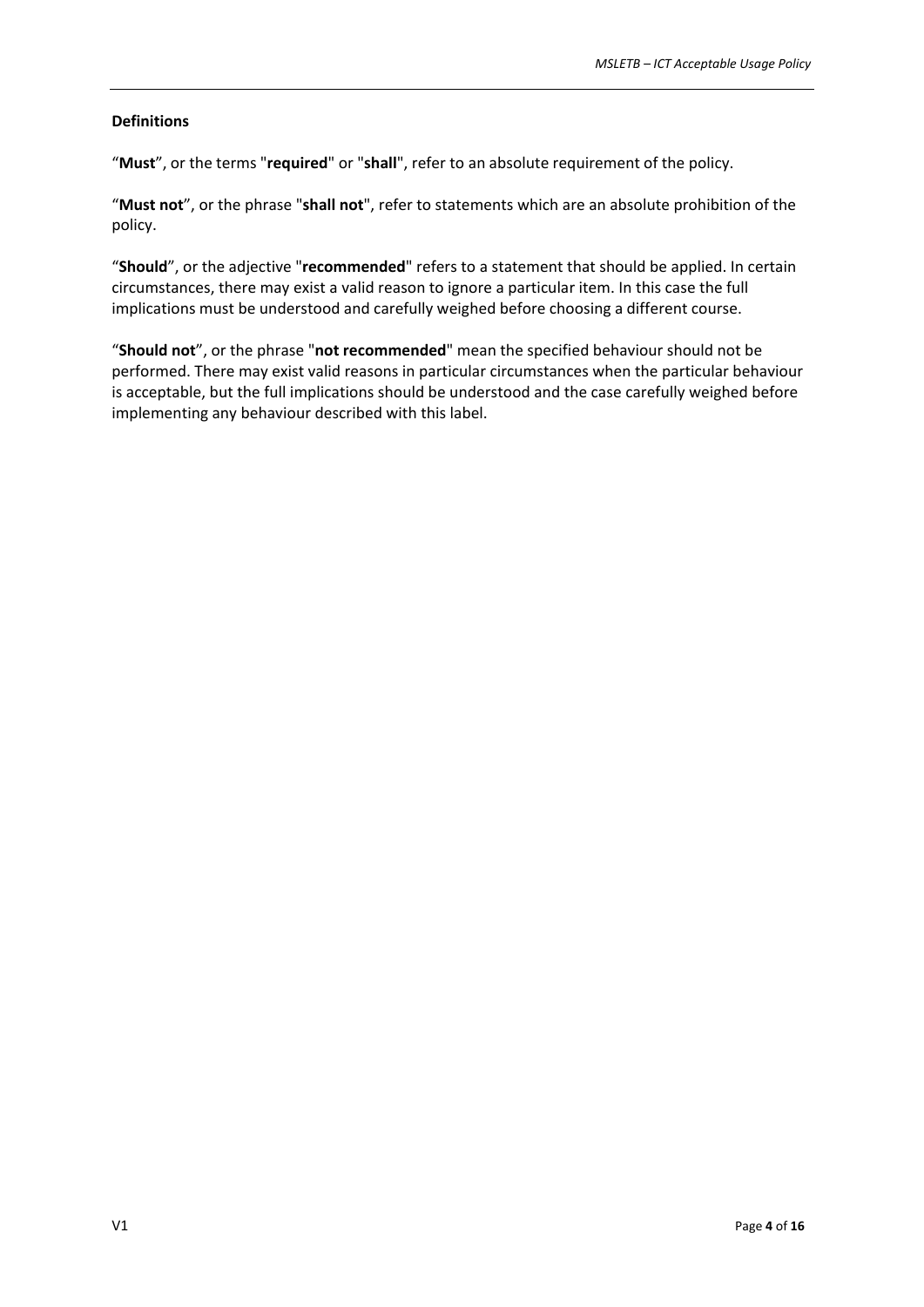## <span id="page-4-0"></span>**1. Scope**

This policy applies to any person authorised to have access to Mayo Sligo and Leitrim Education and Training Board (MSLETB) information systems. This includes, but is not limited to, MSLETB employees, contractors to MSLETB and consultants engaged by MSLETB hereafter collectively referred to as users for the purpose of this policy.

This policy applies to all electronic communications systems provided by MSLETB including, but not limited to, internet, intranet, e-mail, personal computers and laptops, digital cameras, PDA's (personal digital assistants) Telecommunication systems and devices. It is the responsibility of both management and staff of MSLETB to ensure that all such tools are used in accordance with this policy.

All users must use common sense and shall conduct themselves in a manner which is appropriate to the execution of duties in the workplace. Breaches of this policy may result in personal liability of users and/or vicariousliability on behalf of MSLETB under many enactments including, but not limited to the following:

- Employment Equality Acts 1998-2015
- Equal Status Acts 2000 2015
- General Data Protection Regulations (GDPR) 2018
- The Education and Training Boards Act, 2013
- The Companies Act 2014
- Copyright and Related Rights Act 200[0,](http://www.irishstatutebook.ie/2000/en/act/pub/0028/index.html) 2004 and 2007
- Child Trafficking and Pornography Act 1990 1998 and 2004

Other documentation that is relevant to this policy includes MSLETB's policies, such as:

- Grievance Procedure for Staff employed by the ETB
- Prevention policies dealing with Bulling and Harassment/ Sexual Harassment
- Bullying in the workplace
- Data Protection Policy and GDPR Manual
- Records Management Policy
- MSLETB Records Retention Schedule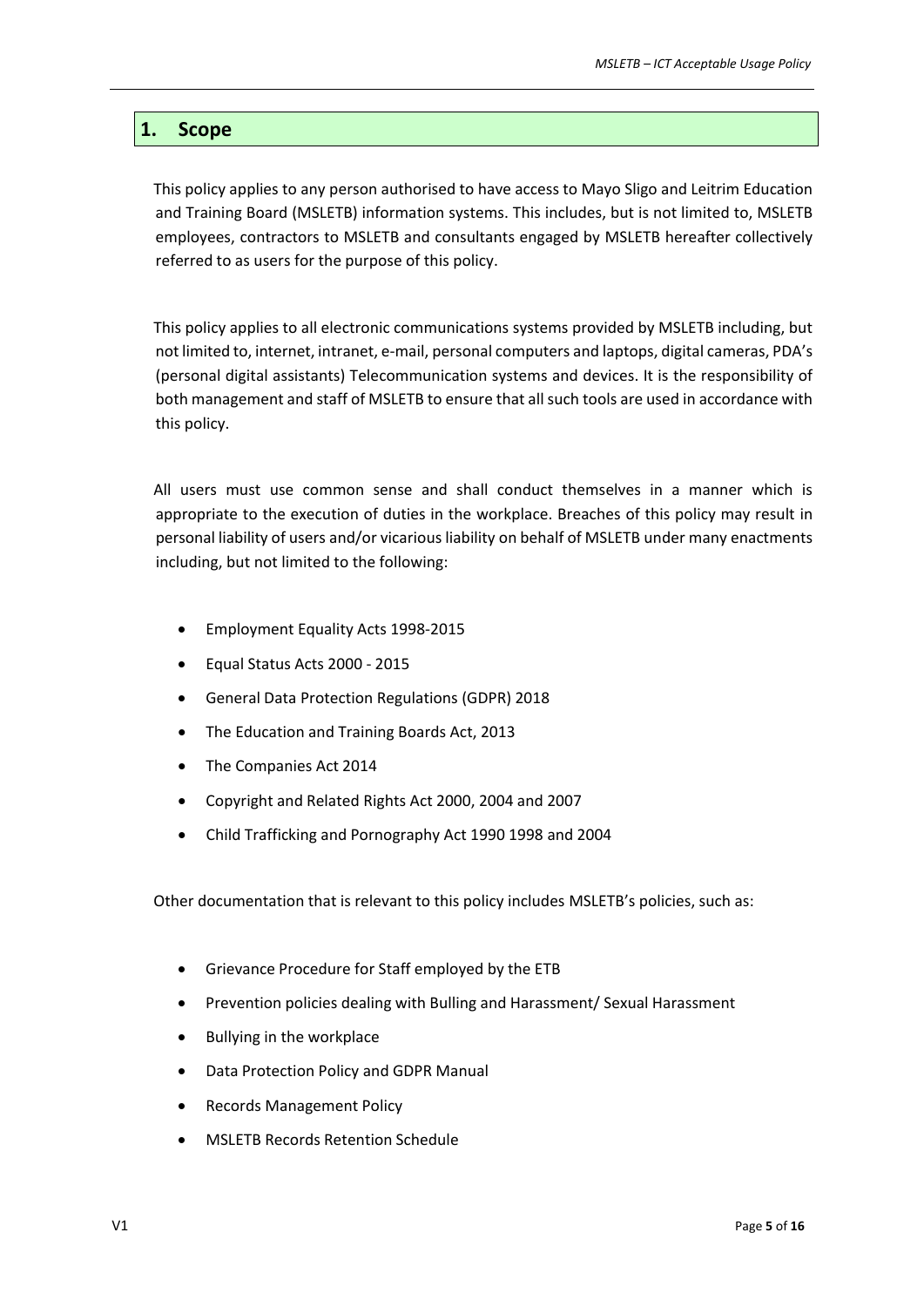## <span id="page-5-0"></span>**2. General Computer Usage Regulations and Guidelines**

#### <span id="page-5-1"></span>**2.1 Contents**

All electronic content created or received using equipment or services provided by MSLETB will be regarded as the property of MSLETB.

#### <span id="page-5-2"></span>**2.2 Equipment and Resources**

All equipment provided by MSLETB for use by staff remains the property of MSLETB. Employees must ensure if any such mobile equipment including, but not limited to, laptops, mobile telephones, etc. is removed from MSLETB's premises it must be kept in a secure environment by the user. If a desktop computer/device is to be removed from MSLETB premises, prior authorisation must be sought from their line manager.

It is the user's responsibility to be informed of the correct operating procedures for the computer resources or products used. A user who is uncertain as to the correct procedure in any situation should obtain clarification before proceeding.

Users must not engage in conduct that interferes with other's use of shared computing resources and/or the activities of other users.

#### **2.2.1 Multi factor authentication**

Multi factor authentication (MFA) or two step verification enhances account security by making it more difficult for hackers to sign in – even if they know a user's password. MSLETB use Microsoft Office which has a number of interlinked software packages such as Outlook, Sharepoint and One Note. To ensure that our data is protected, MFA must be installed on all devices.

MFA is a two-step verification process which is enabled when you try to sign into your device. It will ask you for two things; 1. Your password 2. An extra security code.

The security code can be sent in the following forms, and the staff may choose the most convenient for them:

- Call a mobile or other phone.
- Call an office phone (This number can only be entered by administration staff and can include an extension number).
- Text a code to a mobile phone.
- Use the Microsoft Authenticator app on a mobile phone.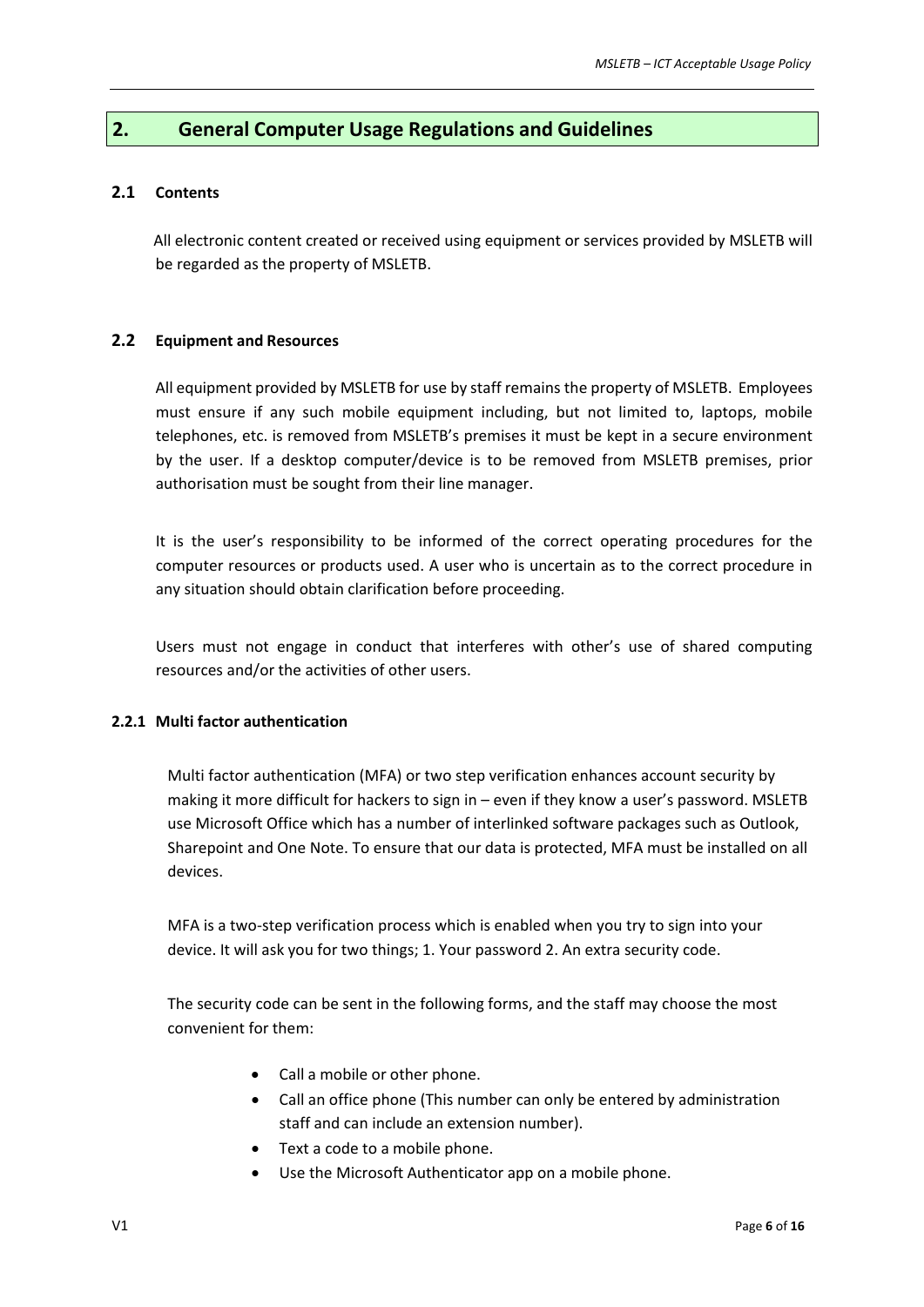Once the security code has been entered correctly, the staff member will have access to their device.

#### <span id="page-6-0"></span>**2.3 Security and Passwords**

Users must not utilise any other person's access rights or attempt to gain access to resources or data. In exceptional circumstances where access is required, it must be requested in writing by the relevant Manager to MSLETB ICT Support. Users must not attempt to bypass or probe any security mechanisms governing access to the computer systems.

No staff member may misrepresent himself / herself as another individual. This includes using another staff member's username and password.

Passwords must remain confidential to each user and must not be relayed to any other person. MSLETB ICT Support may provide the option to alter any passwords as necessary. Each user carries sole responsibility for security access to his/her computer, laptop or any other electronic device.

#### <span id="page-6-1"></span>**2.4 Software Ownership**

All software which is provided by MSLETB to a user is licensed and owned by MSLETB and may not be downloaded, stored elsewhere or transferred to another individual by any employee of MSLETB.

Under no circumstances should software be downloaded from the Internet or installed from any other source and used on MSLETB's machines without the prior permission of MSLETB ICT Support. Any breach of these requirements may result in disciplinary action.

#### <span id="page-6-2"></span>**2.5 Confidentiality**

Users must maintain confidentiality while carrying out their duties and while on MSLETB business.

#### <span id="page-6-3"></span>**2.6 Privacy**

It should be understood that MSLETB does not provide users with a guarantee to the right to privacy or confidentiality in connection with the use of any technology and users should have no expectation of privacy in the use of MSLETB's ICT resources.

#### <span id="page-6-4"></span>**2.7 Monitoring Policy**

MSLETB reserves the right and intent to monitor e-mail content and Internet usage to ensure technology is being used properly and to protect MSLETB and its employees from liability under equality, data protection, pornography and copyright legislation. This does not constitute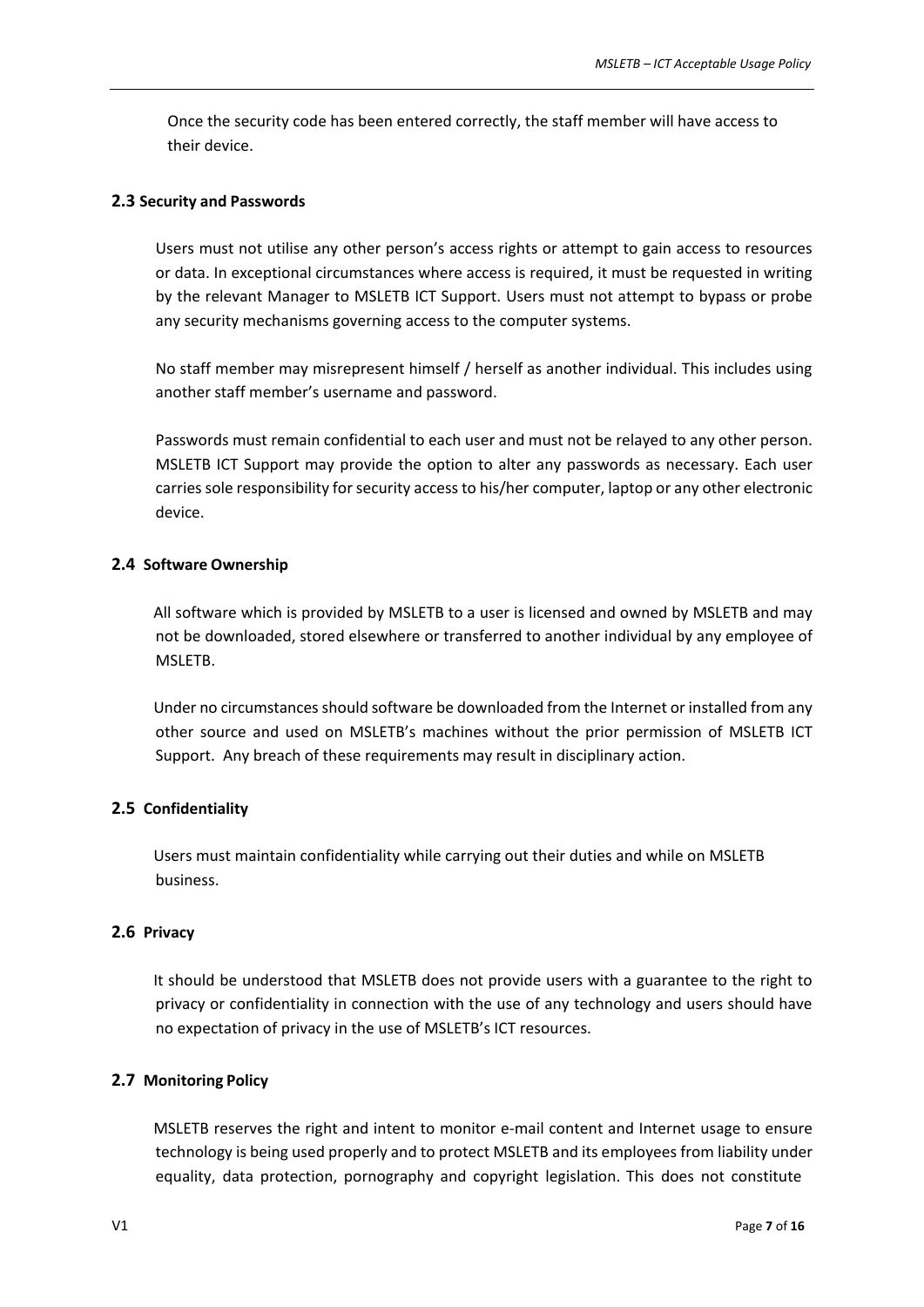infringement of any individual rights to personal privacy under the General Data Protection Regulation (GDPR).

Monitoring may be carried out on all Electronic Data including all Web site, Desktop and PC content. This list is not exhaustive. Monitoring developments may change over time. In addition, MSLETB may monitor all PC's for inappropriate images and content.

#### <span id="page-7-0"></span>**2.8 Legal Implications of Storing Electronic Data**

All information held in electronic format is subject to legislative requirements, as is information held in paper format. These requirements include but are not exclusive to Copyright, Data Protection and Freedom of Information Legislation and the liabilities which may result from breaches of such legislation.

Personal information should contain only information relevant to the individual and to the purpose for which it is being stored. Data must not be used for any other purpose. This data must be maintained in an accurate format and must be altered if the user/Board becomes aware of inaccuracies.

It is an offence to alter or falsify documents in an electronic format or paper / hard copy format. Care must be taken when forwarding or sending information which has been received from a third party or which is specific to another organisation.

Employees should be aware that merely deleting information may not remove it from the system and deleted material may still be reviewed by MSLETB and / or disclosed to third parties.

Please see MSLETB's Data Protection Policy, Record Management Policy and Records Retention Schedule for further information.

#### <span id="page-7-1"></span>**2.9 Material of obscene or offensive nature**

Users are subject to all legislation regulating the use of MSLETB's IT/ Communications resources. Users must not store, download, upload, circulate or otherwise distribute material containing:

- Any derogatory comment regarding gender, marital status, family status, sexual orientation, religious or political belief, age, disability, race or membership of the travelling community or other categories pursuant to applicable law.
- Any material of a pornographic nature.
- Any material of a paedophilic nature.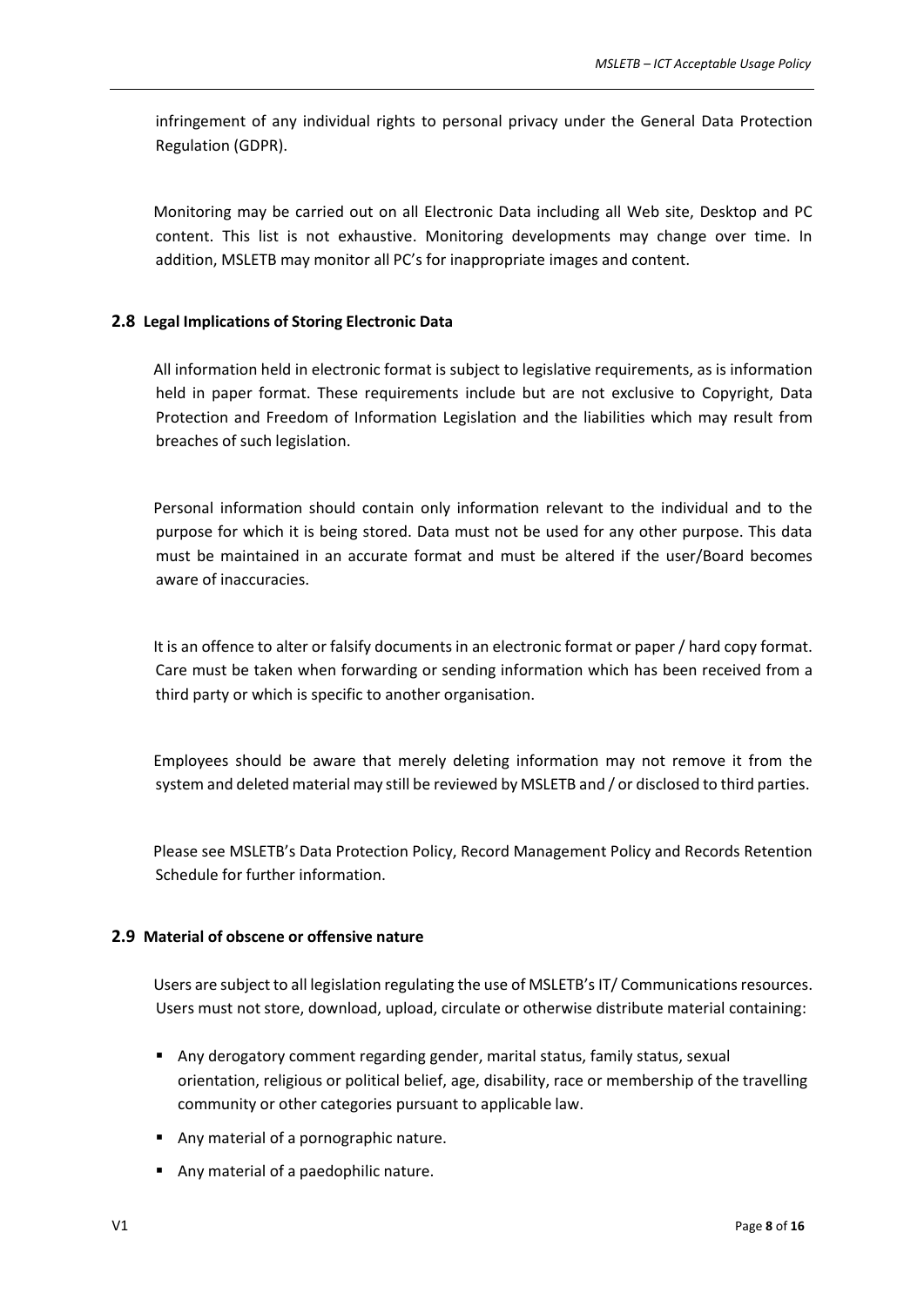- Material containing offensive or foul language.
- Any content prohibited by law.

If an employee receives any offensive, unpleasant, harassing or intimidating messages via email or other computer sources the employee should in the first instance immediately bring it to the attention of their line manager or the HR Manager, who if required, should contact MSLETB ICT Support.

#### <span id="page-8-0"></span>**2.10 Virus Protection**

Viruses can enter an organisation a number of different ways:

- Unscanned digital storage media (e.g. CDs, DVDs, floppy disks, USB memory sticks) being brought into the organisation.
- E-mails or attachments.
- Downloaded data from the Internet.

Individuals using electronic information must be familiar with and comply with MSLETB's procedures governing usage of USB's, CD's and other software. It is the personal responsibility of each individual to take precautionsto ensure that viruses are not introduced into any MSLETB resources or system with which they come into contact.

No computer user may interfere with or disable the Anti-Virus software installed on their desktop PC. Any virus, virus error messages or security incidents must be reported immediately to MSLETB ICT Support at [ITSupport@msletb.ie](mailto:ITSupport@msletb.ie)

#### **Do not forward a virus warning to anybody else.**

Such warnings are usually hoaxes and are designed to persuade users to delete systems files on their PC; forwarding such a hoax could make MSLETB liable for damage to computer systems outside MSLETB.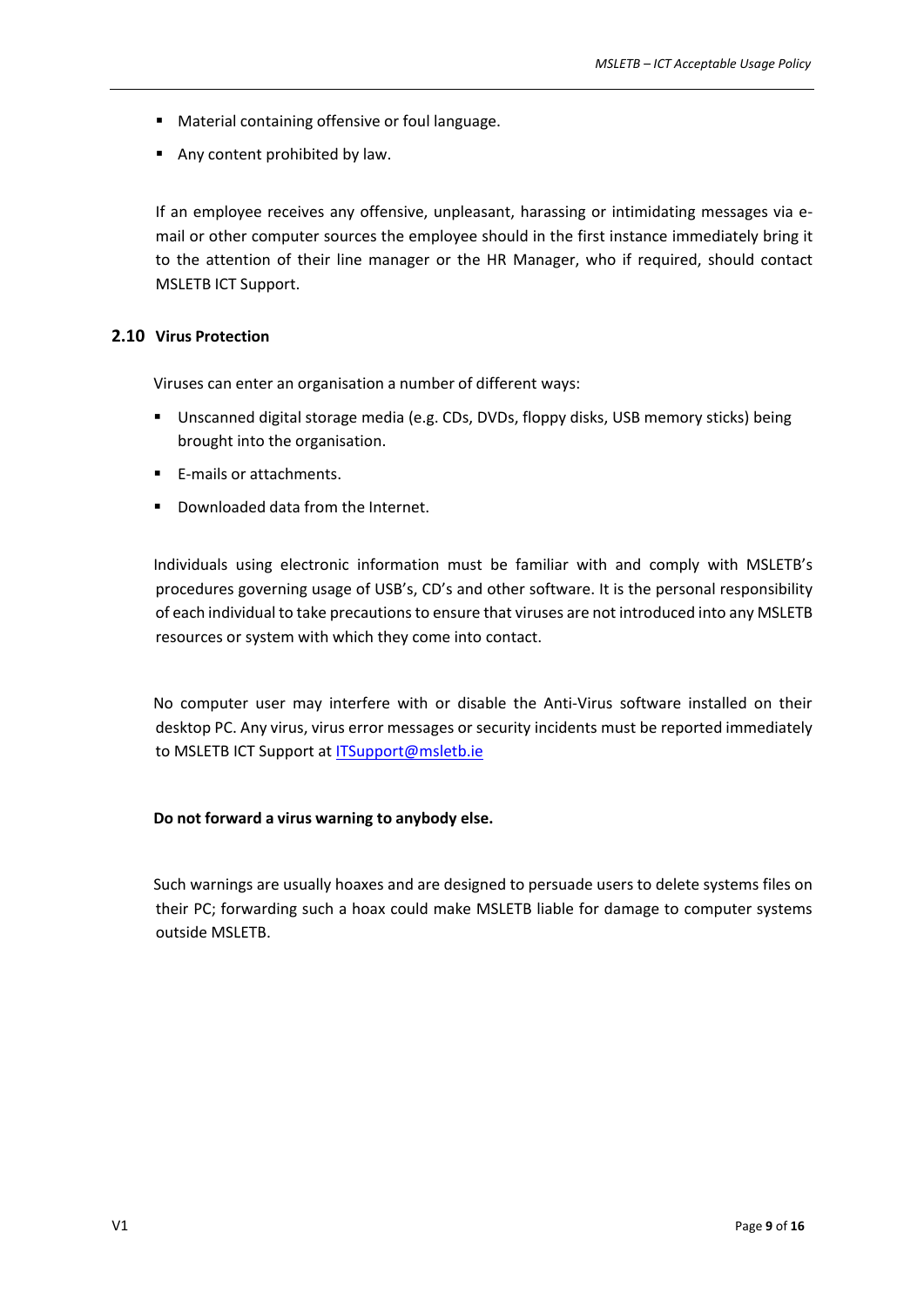## <span id="page-9-0"></span>**3. Email**

Employees have an MSLETB e-mail account to facilitate the sending and receiving of business messages between staff and between MSLETB and its clients and suppliers. All communications via email should be done by the organisation e-mail only. While email brings many benefits to MSLETB in terms of its communications internally and externally, it also brings risks to the organisation, particularly where employees use it outside of their MSLETB roles.

Every employee has a responsibility to maintain MSLETB's image, to use electronic resources in a productive manner and to avoid placing MSLETB at risk for legal liability based on their use. It should be remembered that the contents of e-mail are considered as official records for the purpose of legislation such as Freedom of Information Act, National Archives Act, and GDPR.

#### <span id="page-9-1"></span>**3.1 Contents**

- **Messages can carry viruses that may be seriously damaging to MSLETB's systems.**
- E-Mail attachments may belong to others and there may be copyright implicationsin sending or receiving them without permission.
- It has become increasingly easy for messages to go to persons other than the intended recipient and if confidential or commercially sensitive, this could be breaching MSLETB's security and confidentiality as well as Data Protection legislation. Please refer to MSLETB's GDPR manual.
- E-mail is speedy and, as such, messages written in haste or written carelessly are sent instantly and without the opportunity to check or rephrase. This could give rise to legal liability on the part of MSLETB.
- An e-mail message may legally bind MSLETB contractually in certain instances without the proper authority being obtained internally.
- E-mails should be regarded as potentially public information which carries a heightened risk of legal liability for the sender, the recipient and the organisations for which they work.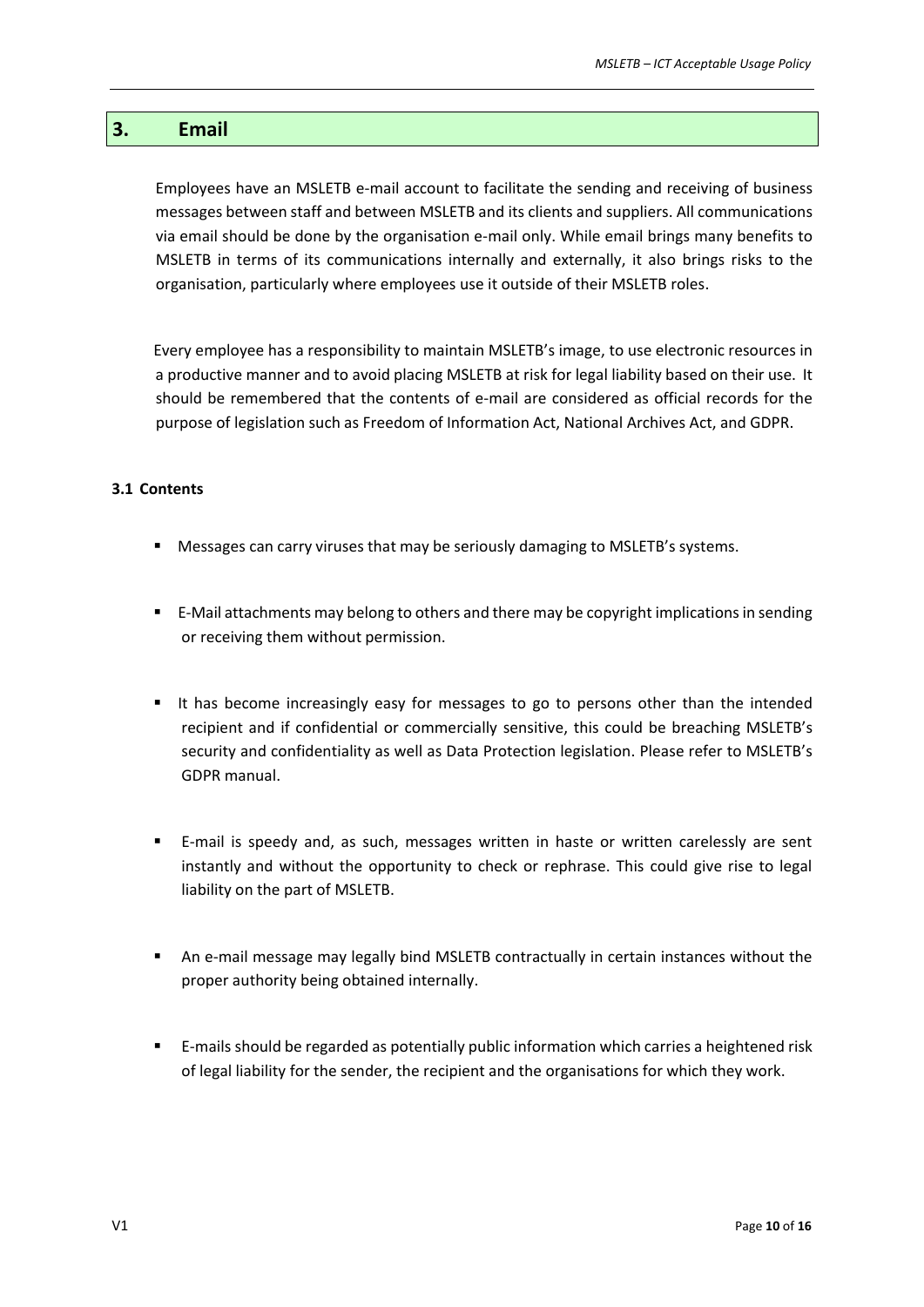#### <span id="page-10-0"></span>**3.2 Contents**

The content of any e-mail must be in a similar style to that of any written communication such as a letter or report as they have the same legal standing. It is important that e-mails are treated in the same manner as any other written form of communication in terms of punctuation, accuracy, brevity and confidentiality. Similarly any written, stored or forwarded and disseminated information must adhere to the guidelines within the GDPR and the Employment Equality legislation and in accordance with the equality policy of MSLETB.

In order to avoid or reduce the risks inherent in the use of e-mail within MSLETB, the following rules must be complied with:

- **MSLETB's email disclaimer or a link to same must appear at the end of every e-mail sent from** your MSLETB address to an external address.
- The MSLETB name is included in the address of all staff members and is visible to all mail recipients. This reflects on the image and reputation of the organisation, therefore, e-mail messages must be appropriate and professional.
- The signature of an employee must be include the name, department/centre/school, role, and relevant contact details. All signatures must be in the format as set out below:

#### **John Smith | Corporate Services**



Mayo, Sligo and Leitrim Education and Training Board Newtown, Castlebar, Co Mayo **Phone:** 094 9024188 | **[Email:johnsmith@msletb.ie](mailto:johnsmith@msletb.ie)**

- If employees are using a picture in the email, it must be of the employee only and in an appropriate business format.
- Attachments with personal data must be password protected. Do not send the password in a follow up email.
- Correct spelling and punctuation should be maintained in all communications.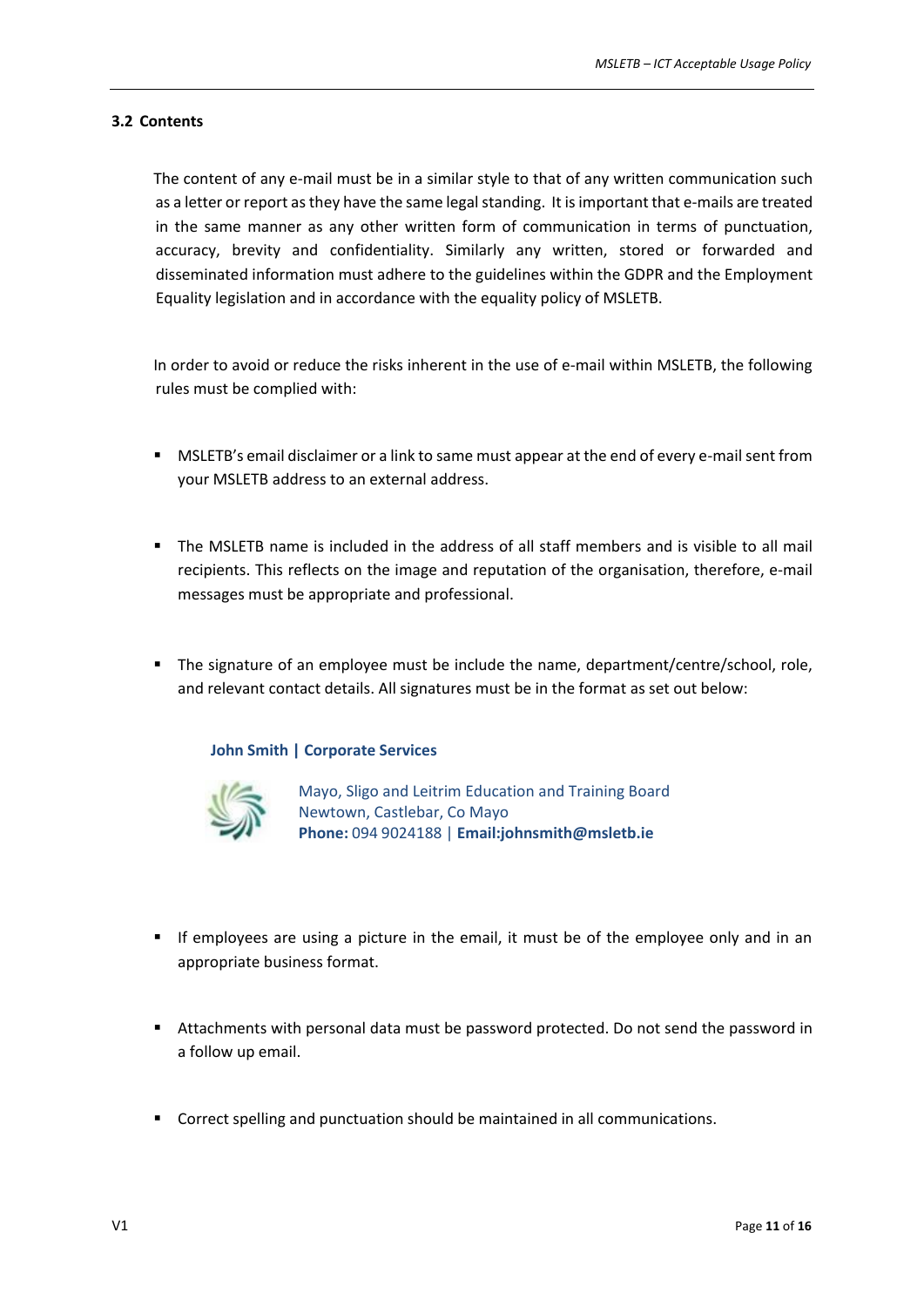- Corporate e-mail is provided for MSLETB business purposes.
- Occasional and reasonable personal use of e-mail is permitted provided that this does not interfere with the performance, work duties, responsibilities and customer service of MSLETB. It does notsupport any business other than that of MSLETB and otherwise complies with this policy.
- **An e-mail should be regarded as a written formal letter, the recipients of which may be much** more numerous than the sender intended. Therefore any defamatory or careless remarks can have serious consequences, as can any indirect innuendo. The use of indecent, obscene, sexist, racist, harassing or other appropriate remarks whether in written form, cartoon form or otherwise is forbidden.
- E-mails must not contain matters which may discriminate on grounds of gender, marital status, family status, age, race, religion, sexual orientation, disability or membership of the Traveller community.
- E-Mails must not contain any inappropriate or lewd content or content likely to cause offence.
- Distribution lists may only be used in connection with MSLETB business. Please note where more than one external email address is being used for the same email, they must be blind copied (BCC). Internally, BCC should be used where appropriate. For example, if sending a reminder to a number of staff to make a return, use BCC so as to not identify who is late, or use BCC when emailing members of a trade union. The decision to BCC should be made on an individual email basis having regard to the context of the mail and its recipients.
- **•** Documents prepared internally for the public or for clients may be attached via e-mail. However, excerpts from reports other than our own may be in breach of copyright and the author's consent should be obtained particularly where the excerpt is taken out of its original context. Information received from a customer should not be released to another customer without prior consent of the original sender. If in doubt consult your manager.
- Do not subscribe to electronic services or other contracts on behalf of MSLETB unless you have express approval to do so.
- **If you receive any offensive, unpleasant, discriminatory, harassing or intimidating messages** via the e-mail system you must immediately inform your manager or the HR manager.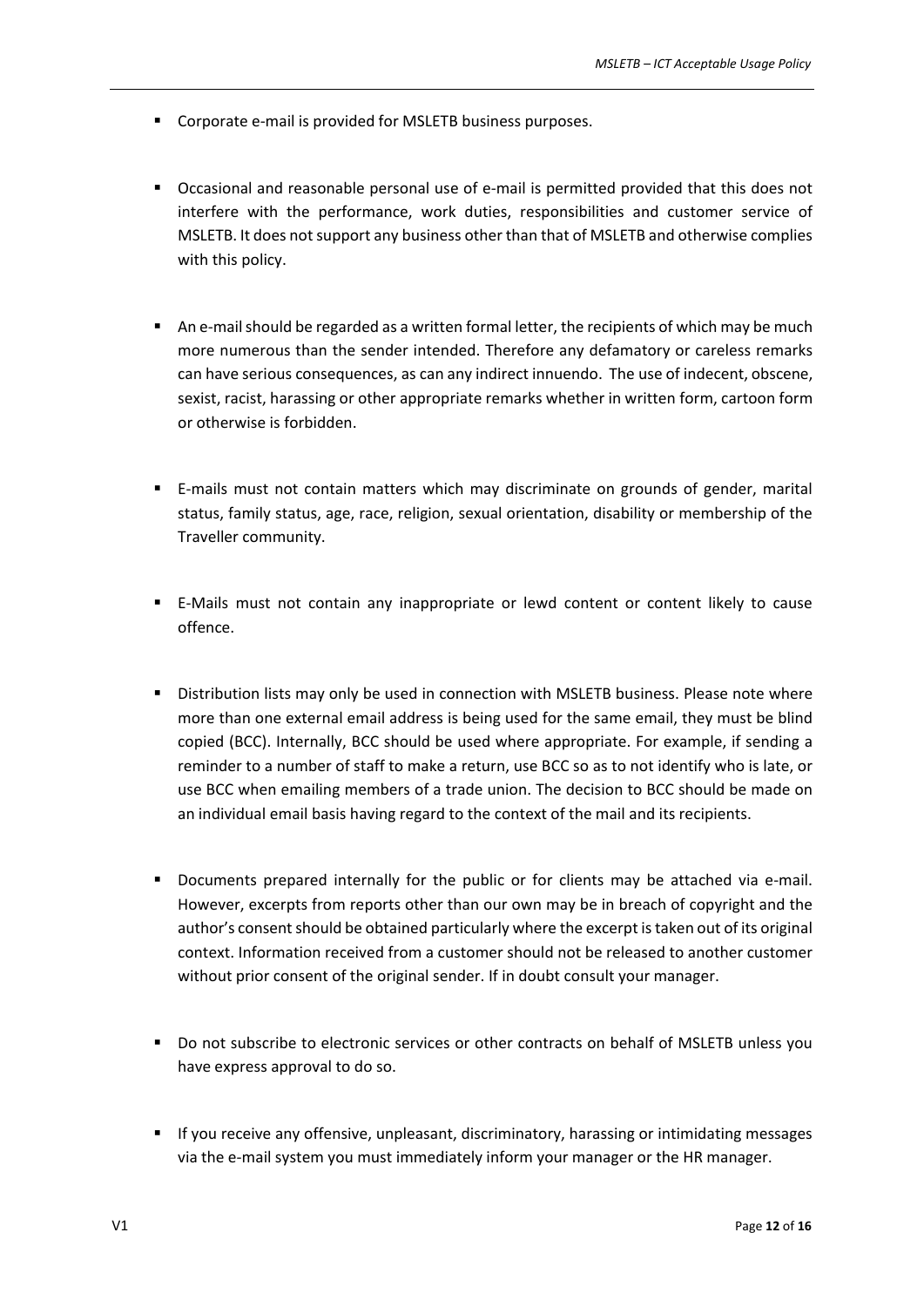- Chain mails or unsuitable information must not be forwarded internally or externally.
- MSLETB reserves and intends to exercise the right to review, audit, intercept, access and disclose all messages created, received or sent over the electronic mail system for any purpose or where it deems necessary.
- **•** Notwithstanding MSLETB's right to retrieve and read any electronic mail messages, such messages should be treated as confidential by other employees and accessed only by the intended recipient. Employees are not authorised to retrieve or read any e-mail messages that are not sent to them. However, the confidentiality of any message should not be assumed. Even when a message is erased it isstill possible to retrieve and read that message.
- If a user registers with a site or a service using their MSLETB email address the resulting spamming of information may tie up the communications system. Users therefore must not register with a non-business related electronic service using their MSLETB email address without prior permission from their Line Manager and from MSLETB ICT Support, to avoid the release of confidential MSLETB information to third parties and to avoid interference with the communications systems.

## <span id="page-12-0"></span>**4. The Internet / SCORE**

Access to the Internet / SCORE (or any intranet service) is provided to staff as necessary solely for the purpose of conducting MSLETB's business. All information and uploaded content on the SCORE is the property of MSLETB.

#### <span id="page-12-1"></span>**4.1 Contents**

- MSLETB's Internet connections are intended for activities that either support MSLETB's business or the professional development of employees.
- **SCORE** usage may be monitored on a systematic basis and as deemed necessary by MSLETB.
- Unauthorised downloading of any software programmes or other material is forbidden.
- It is a disciplinary offence to access, download, save, circulate or transmit any racist, defamatory or other inappropriate materials or materials that may discriminate on the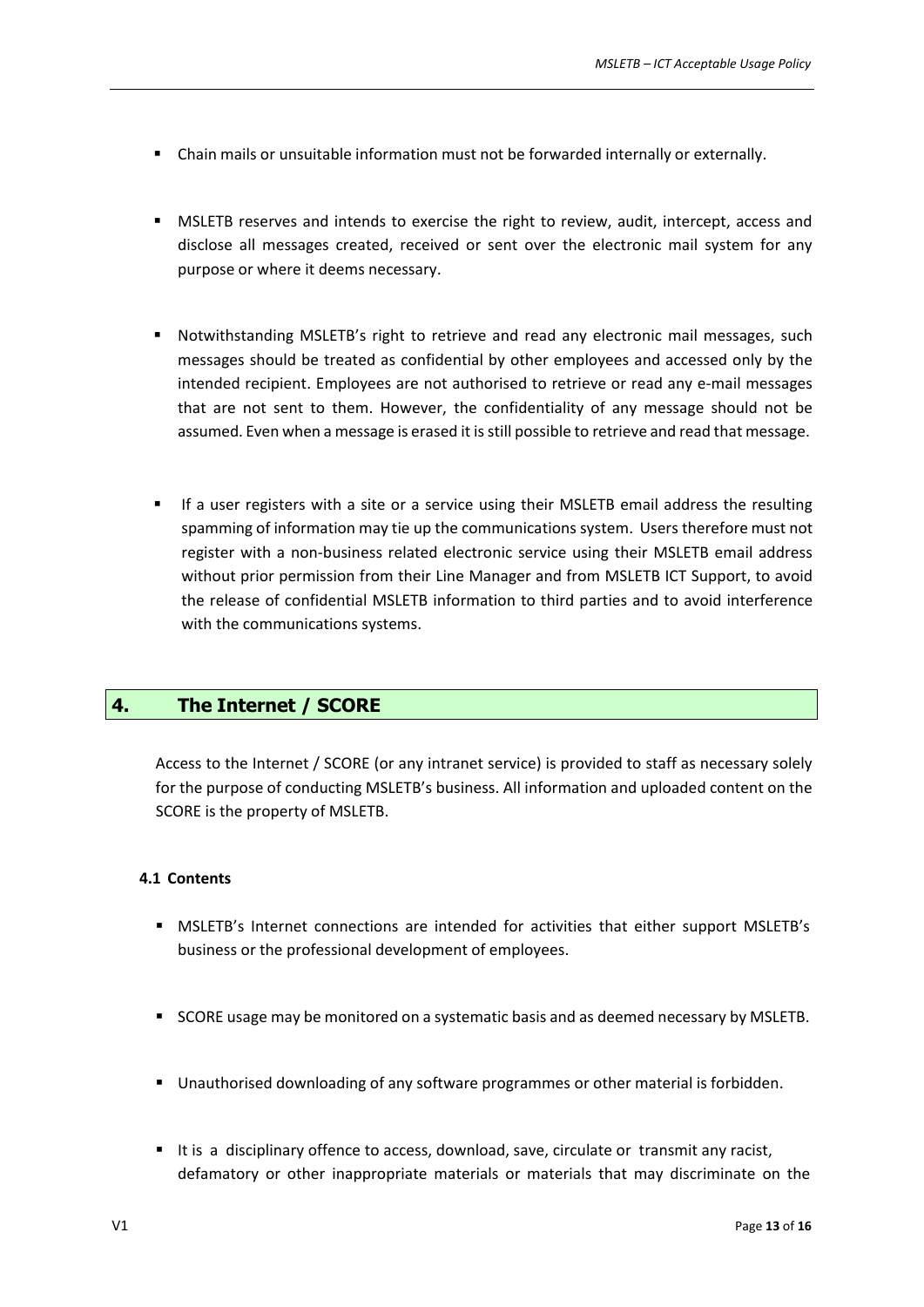grounds of gender, marital status, family status, age, race, religion, sexual orientation, disability or membership of the Traveller community. This rule will be strictly enforced and is viewed very seriously with potential criminal liabilities arising therefrom.

- It is a disciplinary offence to access, download, save, circulate or transmit any indecent, obscene, child pornographic or adult pornographic material.
- If an MSLETB employee is downloading pornographic images within view of a colleague or forwarding those images to a colleague, this may result in harassment or sexual harassment of the offended parties. Such incidents should be reported to the relevant manager. Apart from any potential offence caused and the inappropriateness of such activity, MSLETB may be vicariously liable for any claims arising from such behaviour.
- Because of the serious criminal implications of accessing child pornography, any employee found to be accessing such information may be summarily dismissed and the matter referred to An Garda Síochána. Furthermore, should an employee be prosecuted under the *Child Trafficking and Pornography Act, 1998,* by engaging in such activities outside the remit of the workplace, MSLETB may find it fitting to invoke disciplinary action.
- The Internet must not be used to pay for, advertise, participate in or otherwise support unauthorised or illegal activities.
- The Internet must not be used to provide lists or information about MSLETB to others and/or to send classified information without prior written approval.

## <span id="page-13-0"></span>**5. Telephone Usage**

Access to telephones is intended for MSLETB business purposes only. While reasonable making and taking personal calls is not strictly prohibited, staff are encouraged to keep this to a minimum level. MSLETB reserves the right to monitor the use of the telephone system.

Some mobile phones are provided to staff members for MSLETB business. Personal calls from such phones are permitted but any calls outside the inclusive monthly tariff must be paid for by the staff member.

During office hours, the taking and/or making of calls on personal mobiles is not strictly prohibited however, staff are encouraged to keep such calls to a minimum.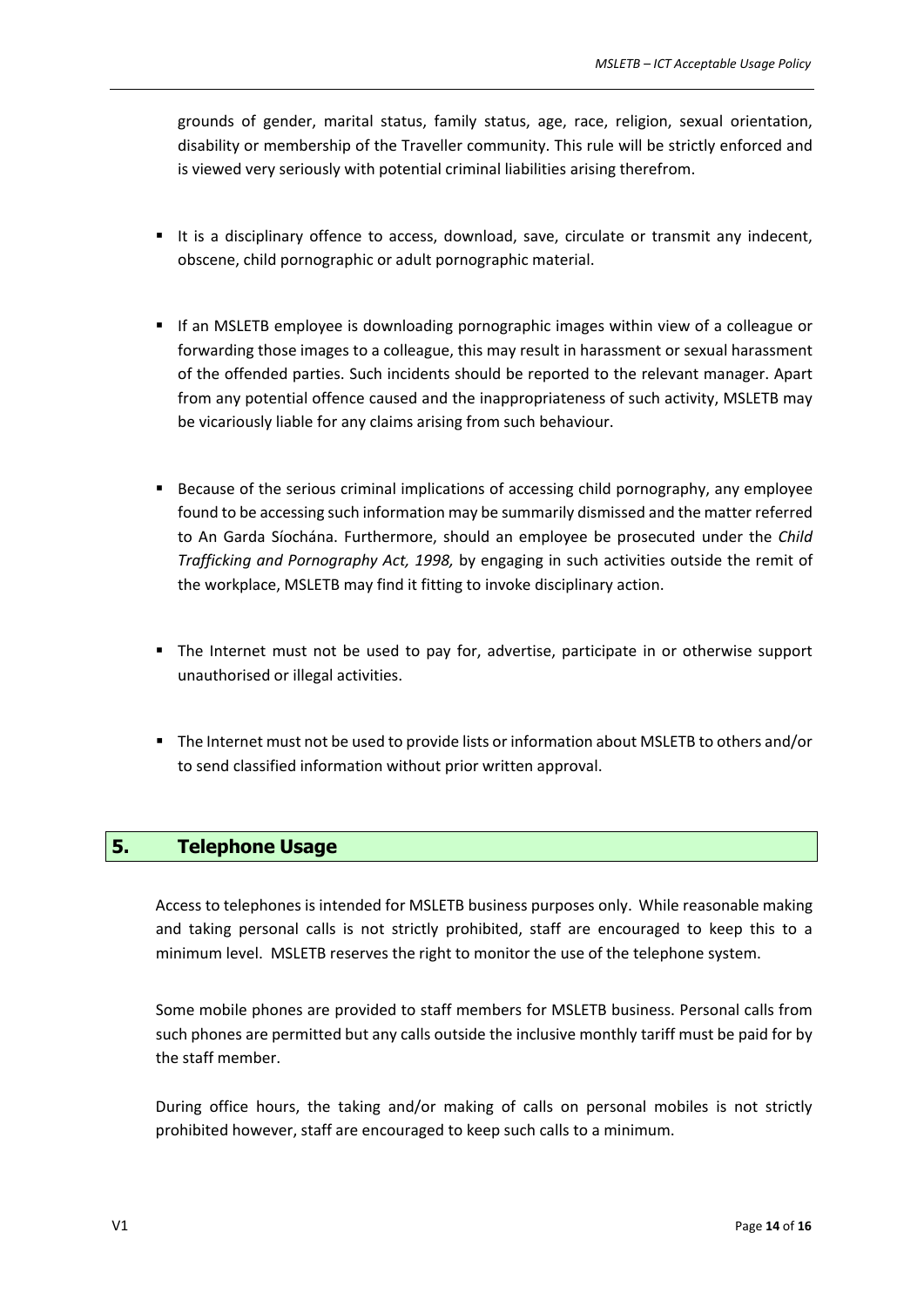#### <span id="page-14-0"></span>**6. Other Electronic Tools**

Other electronic equipment (e.g. photocopiers, printers, fax machines etc.) remain the property of MSLETB and as such must be treated with care and used only for MSLETB purposes. Abuse of equipment for personal use or gain may result in the use of the disciplinary procedures and in disciplinary action.

## <span id="page-14-1"></span>**7. Plagiarism**

Users should not plagiarise (or use as their own, without citing the original creator) content, including words or images from the Internet. Users should not misrepresent themselves as the author or creator of something found on-line. Research conducted via the Internet should be appropriately cited, giving credit to the original author.

#### <span id="page-14-2"></span>**8. Social Media**

MSLETB recognises the presence and value of social media tools which can facilitate communication, learning and collaboration. When using these tools, users are expected to communicate with the same appropriate and professional conduct online as offline.

Users should consider rules governing copyright, intellectual property and confidentiality before posting to social media.

Users should be mindful of their privacy settings and postings on personal social platforms. Employees should note that the use of social media in a work setting is subject to the same guidelines and rules as previously outlined in this policy.

#### <span id="page-14-3"></span>**9. Removable Media**

No non-MSLETB approved removable media such as CD, DVD, USB drive or SD cards etc. that contain data or files may be used without consulting with MSLETB ICT Support.

#### <span id="page-14-4"></span>**10. Encryption**

All personal data stored on MSLETB mobile devices must be protected by encryption software. It is the responsibility of the staff member to ensure that the data is encrypted and the